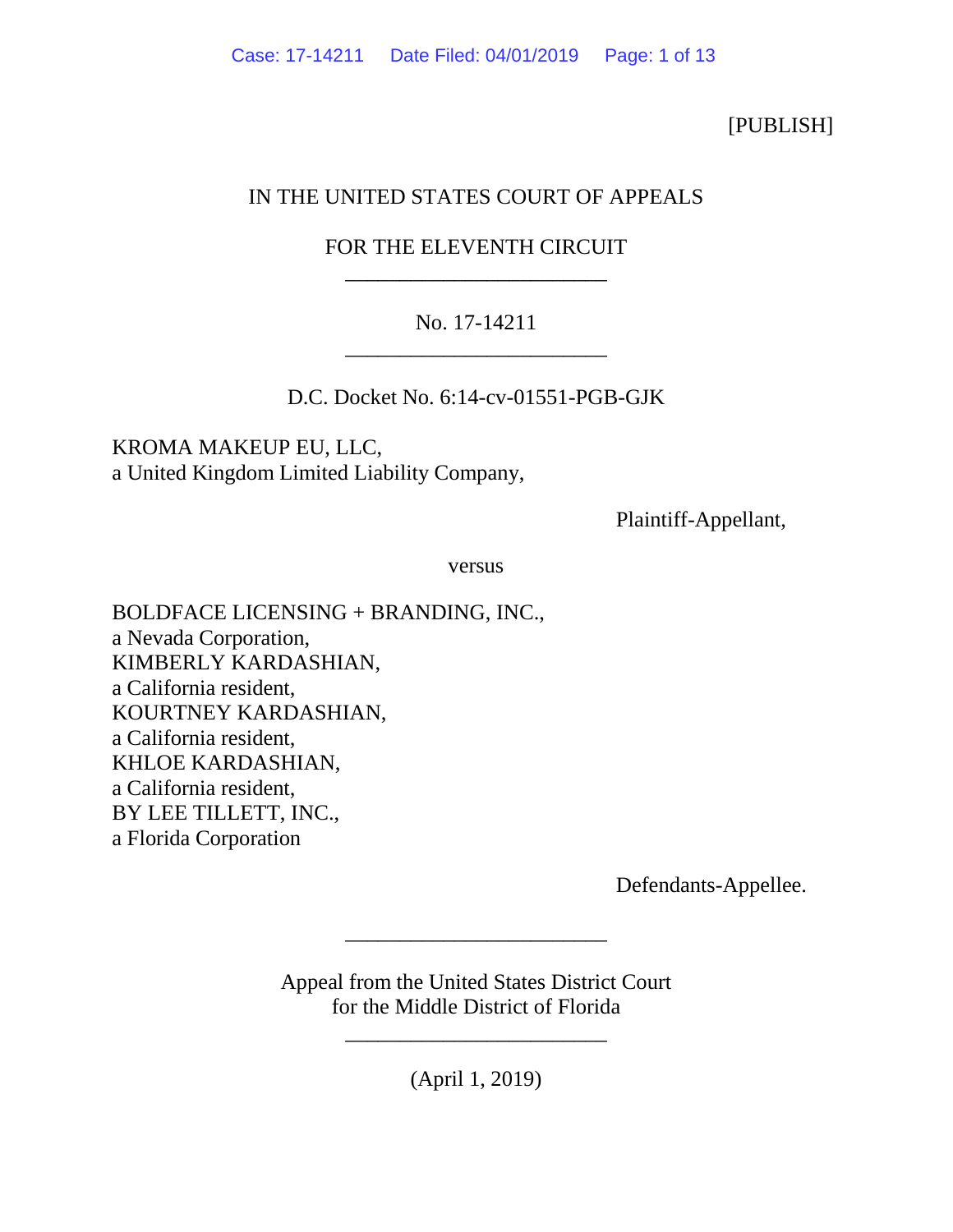Before MARCUS and DUBINA, Circuit Judges, and GOLDBERG,[\\*](#page-1-0) Judge. GOLDBERG, Judge:

Plaintiff-Appellant Kroma Makeup EU, LLC ("Kroma EU") appeals the district court's grant of summary judgment based on its finding that Kroma EU lacked standing to enforce the KROMA trademark. Because Kroma EU does not have sufficient rights in the mark to sue under the Lanham Act, we affirm the judgment of the district court.

### **BACKGROUND**

Kroma EU is the former European distributor of cosmetics products using the federally registered mark, KROMA. The owner and registrant of the mark is By Lee Tillett, Inc. ("Tillett") and the rights to use the KROMA mark in the United States rest solely with Tillett. In October 2012, Tillett granted an exclusive license to Kroma EU to import, sell, and distribute KROMA products in Europe, and to use the KROMA mark in furtherance of its business. As part of the licensing agreement, Tillett guaranteed that it owned the KROMA mark and would hold Kroma EU harmless from any judgments against Tillett based on the mark. Tillett retained the right to use the KROMA mark in the United States.

<span id="page-1-0"></span> <sup>\*</sup> Honorable Richard W. Goldberg, United States Court of International Trade Judge, sitting by designation.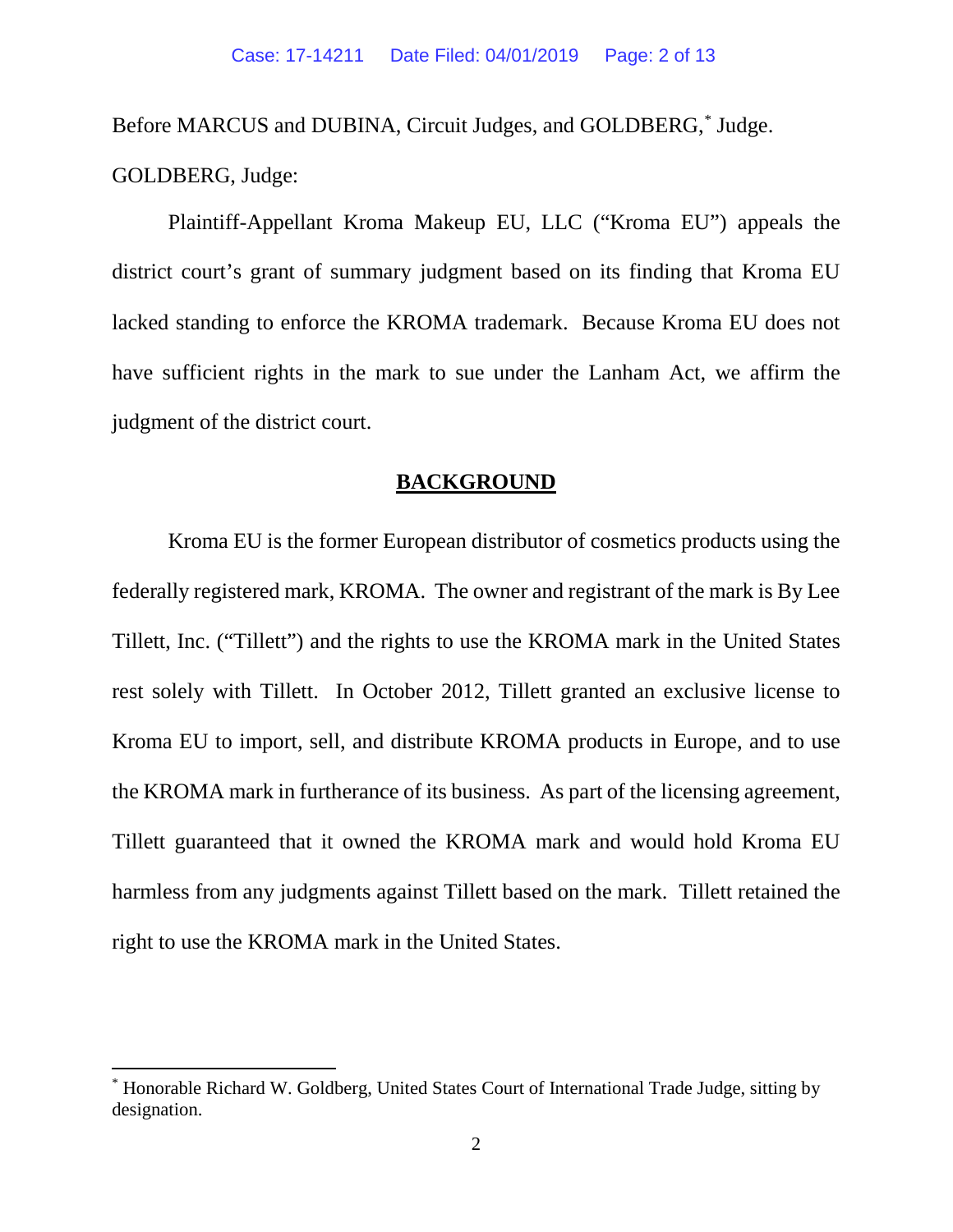Defendant-Appellees—the Kardashian sisters—were celebrity endorsers of a cosmetic line called "Khroma Beauty," sold and manufactured by Defendant Boldface Licensing & Branding, Inc. ("Boldface"). The Kardashians claim that they had no personal knowledge of the KROMA trademark until an entertainment news website, TMZ, published an article about the Kardashians' potential infringement. However, before the Khroma Beauty line launched, Boldface had purportedly conducted a trademark search that revealed the existence of the KROMA mark. The Kardashians claim that they did not receive this information. Boldface sought to register the KHROMA or KARDASHIAN KHROMA mark with the U.S. Patent and Trademark Office, but registration was denied because of likelihood of confusion with the previously registered KROMA mark.

After the Khroma line was released, Boldface sought a declaratory judgment in California federal court that Boldface did not infringe the KROMA trademark. There, Tillett filed a trademark infringement counterclaim, adding the Kardashians as counterclaim defendants. The California district court granted Tillett's motion for a preliminary injunction against Boldface, finding that Tillett had demonstrated a likelihood of success on the trademark infringement claim. *Boldface Licensing + Branding v. By Lee Tillett, Inc.*, 940 F. Supp. 2d 1178 (C.D. Cal. 2013). Thereafter, Boldface rebranded the product line to "Kardashian Beauty" and the parties settled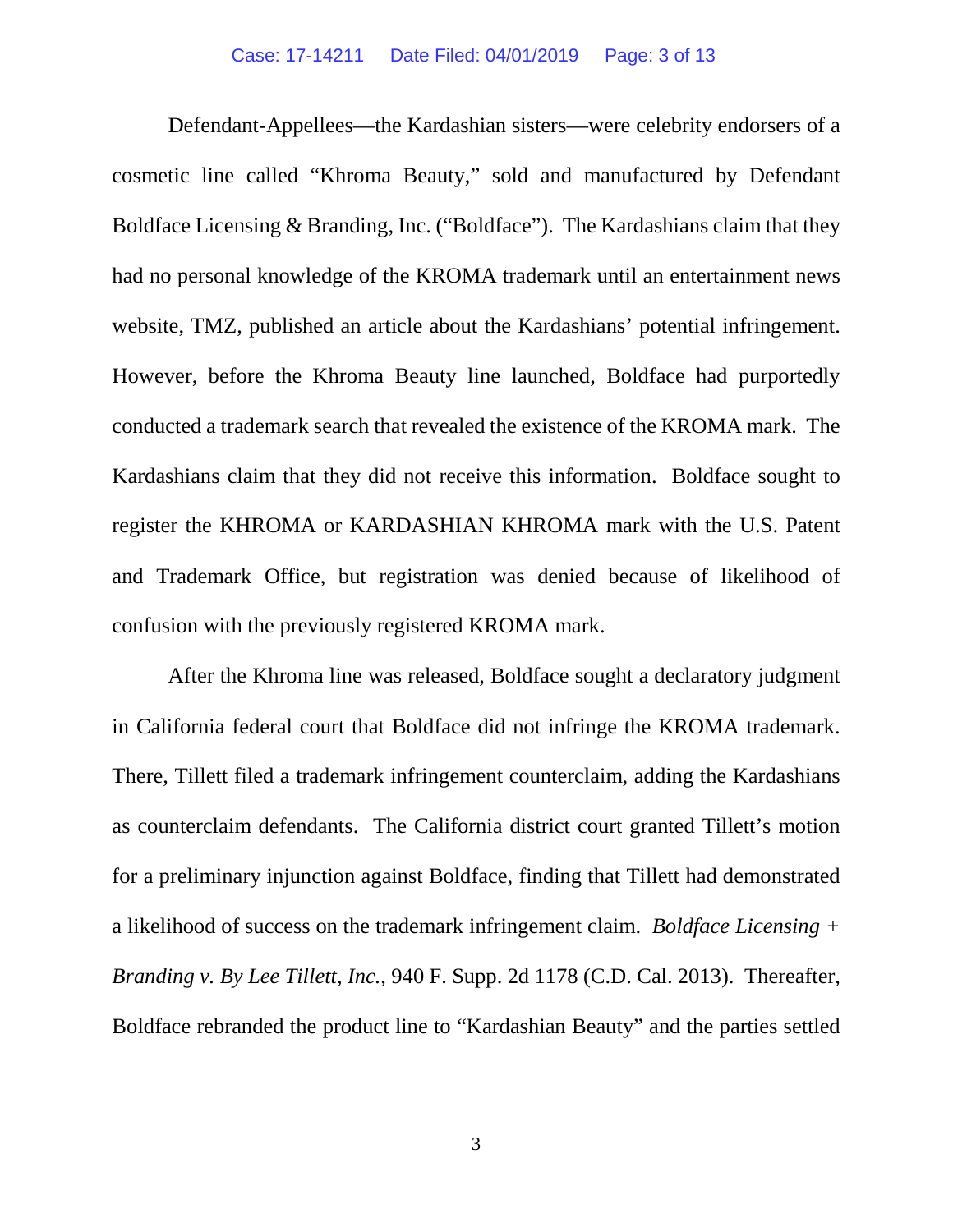the dispute. Kroma was not a party to the California action and did not receive a share of the settlement recovery from Tillett.

Kroma EU subsequently filed this action in the Middle District of Florida against Boldface and the Kardashians, alleging that Boldface directly infringed the KROMA trademark under common law trademark infringement and the Lanham Act by distributing "Khroma" branded cosmetics in Europe, and that the Kardashians were vicariously liable for Boldface's infringement. Kroma EU also brought claims against Tillett, alleging a cause of action for promissory estoppel. As to the promissory estoppel claim, the district court held in an earlier order that under Florida law, a foreign licensee could not state a claim for promissory estoppel against its licensor; however, Kroma EU was able to proceed against Tillett under a breach of contract theory. *Kroma Makeup EU, Ltd. v. Boldface Licensing + Branding, Inc.*, No. 6:14-cv-1551-ORL, 2015 WL 1708757, at \*1 (M.D. Fla. Apr. 15, 2015).

The Kardashians moved for summary judgment arguing that Kroma EU did not have the requisite standing to bring the infringement action and that the trademark infringement cause of action was barred by claim preclusion. Kroma EU also moved for partial summary judgment on the issue of liability. Earlier in the litigation, Tillett successfully moved to compel arbitration and Kroma EU's claim against Tillett remains stayed pending the arbitration.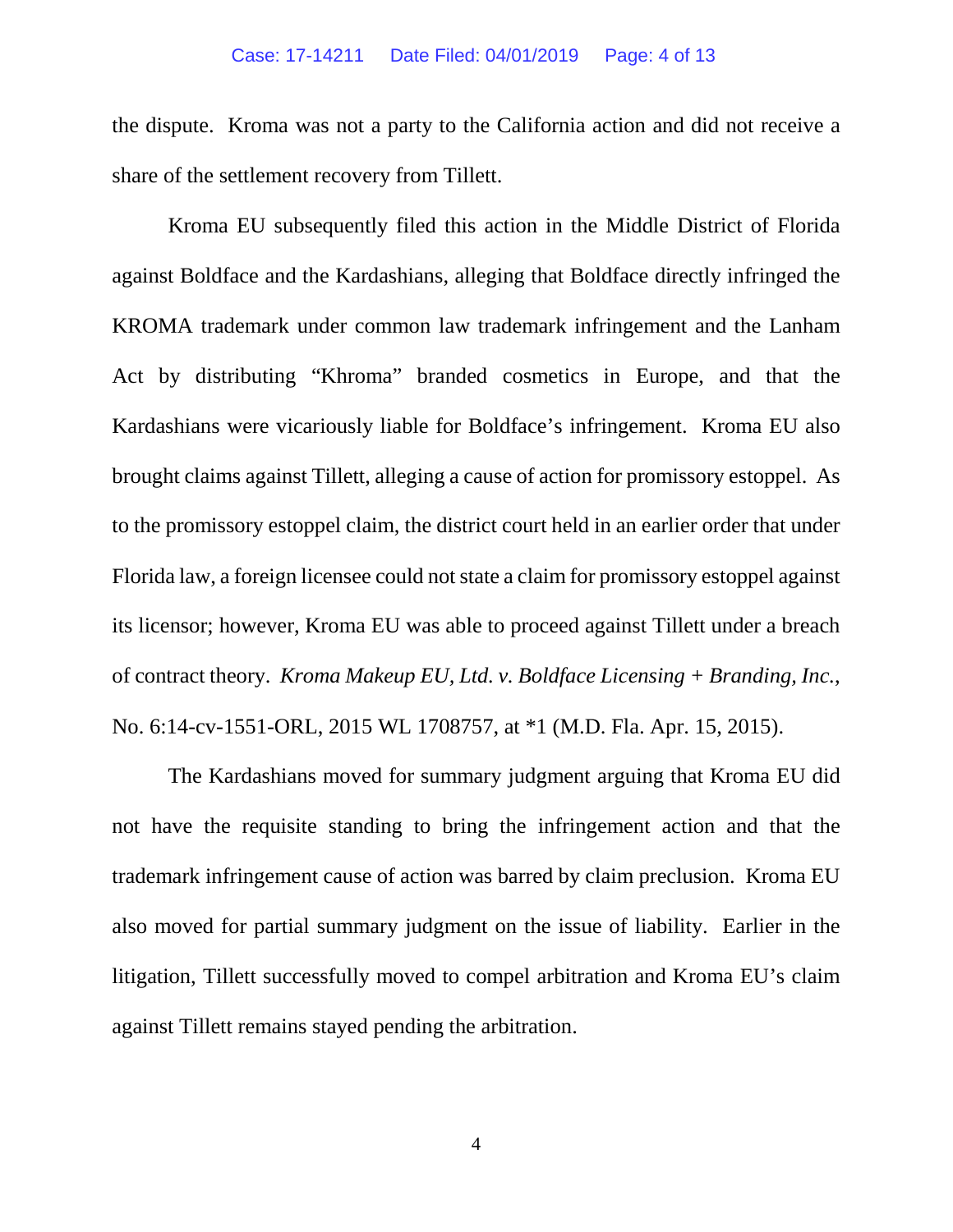The district court granted the Kardashians' motion. The court found that Kroma EU lacked standing to sue for trademark infringement and did not reach the Kardashians' claim preclusion argument. Relying primarily on the licensing agreement between Tillett and Kroma EU, the district court held that the agreement "plainly authorized only Tillett to enforce the trademarks" and to "protect" the mark "from any attempts of illegal use," while "Kroma EU's sole directive was to inform Tillett of instances of infringement." Based on this reading, the district court concluded that these provisions "plainly authorized only Tillett to enforce the trademarks governed by the License Agreement." Therefore, Kroma EU "lack[ed] contractual authority, and hence standing, to pursue § 1125(a) violations against infringers in its own capacity." Based on Kroma EU's purported lack of standing, the court denied Kroma EU's motion for partial summary judgment as moot.

### **JURISDICTION**

At the time of this appeal, the district court had not yet disposed of all claims against all parties. Kroma EU's claim against Tillett had been stayed pending arbitration, and the district court had failed to enter a default judgment as to Boldface, which was served with process but had never appeared. Instead of dismissing the appeal for lack of jurisdiction, however, we gave Kroma EU the opportunity to request certification of the summary judgment order from the district court under Rule 54(b). Order, *Kroma Makeup EU, LLC v. Boldface Licensing &*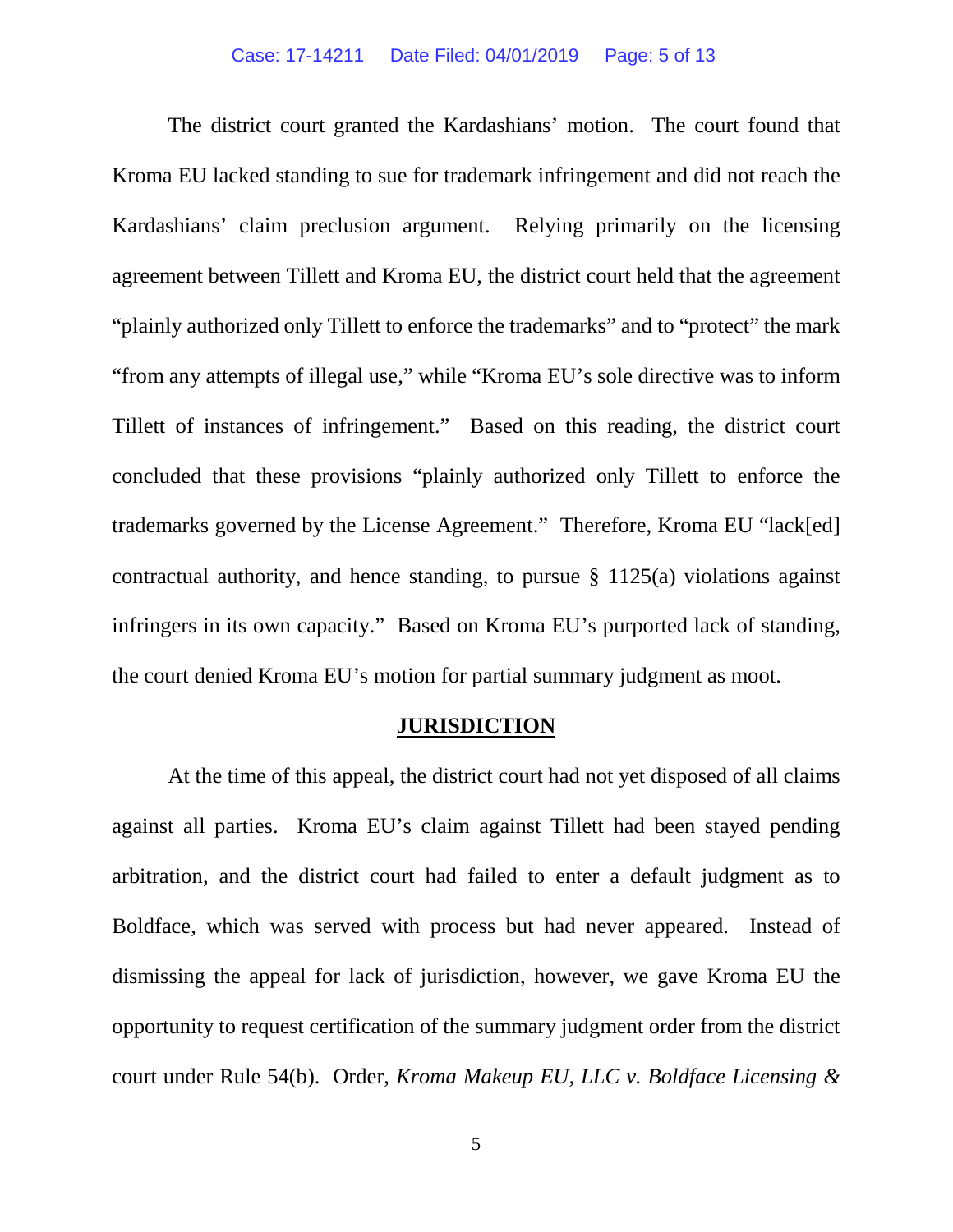*Branding, Inc., et al.*, No. 17-14211 (11th Cir. Feb. 5, 2019). A Rule 54(b) judgment has now been entered as to the claims against the Kardashians and final judgment was entered in favor of the Kardashians. Rule 54(b) Judgment, *Kroma Makeup EU, LLC v. Boldface Licensing & Branding, Inc., et al.*, 6:14–cv–1551, ECF No. 172 (M.D. Fla. Feb. 21, 2019). The Court, then, maintains jurisdiction over this appeal.

### **STANDARD OF REVIEW**

The district court's grant of summary judgment is reviewed *de novo* and we apply the same legal standards that governed the district court. *Johnson v. Bd. of Regents of Univ. of Ga.*, 263 F.3d 1234, 1242 (11th Cir. 2001). Summary judgment is proper when the evidence shows "that there is no genuine dispute as to any material fact and the movant is entitled to judgment as a matter of law." Fed. R. Civ. P. 56(a). When reviewing a grant of summary judgment, we view the evidence in the light most favorable to the non-moving party and resolve all reasonable doubts about the facts in favor of the non-movant. *Feliciano v. City of Miami Beach*, 707 F.3d 1244, 1247 (11th Cir. 2013) (quoting *Skop v. City of Atlanta*, 485 F.3d 1130, 1143 (11th Cir. 2007)). The district court's judgment can be affirmed on any ground supported by the record, regardless of the basis for the initial decision. *Parks v. City of Warner Robins*, 43 F.3d 609, 613 (11th Cir. 1995).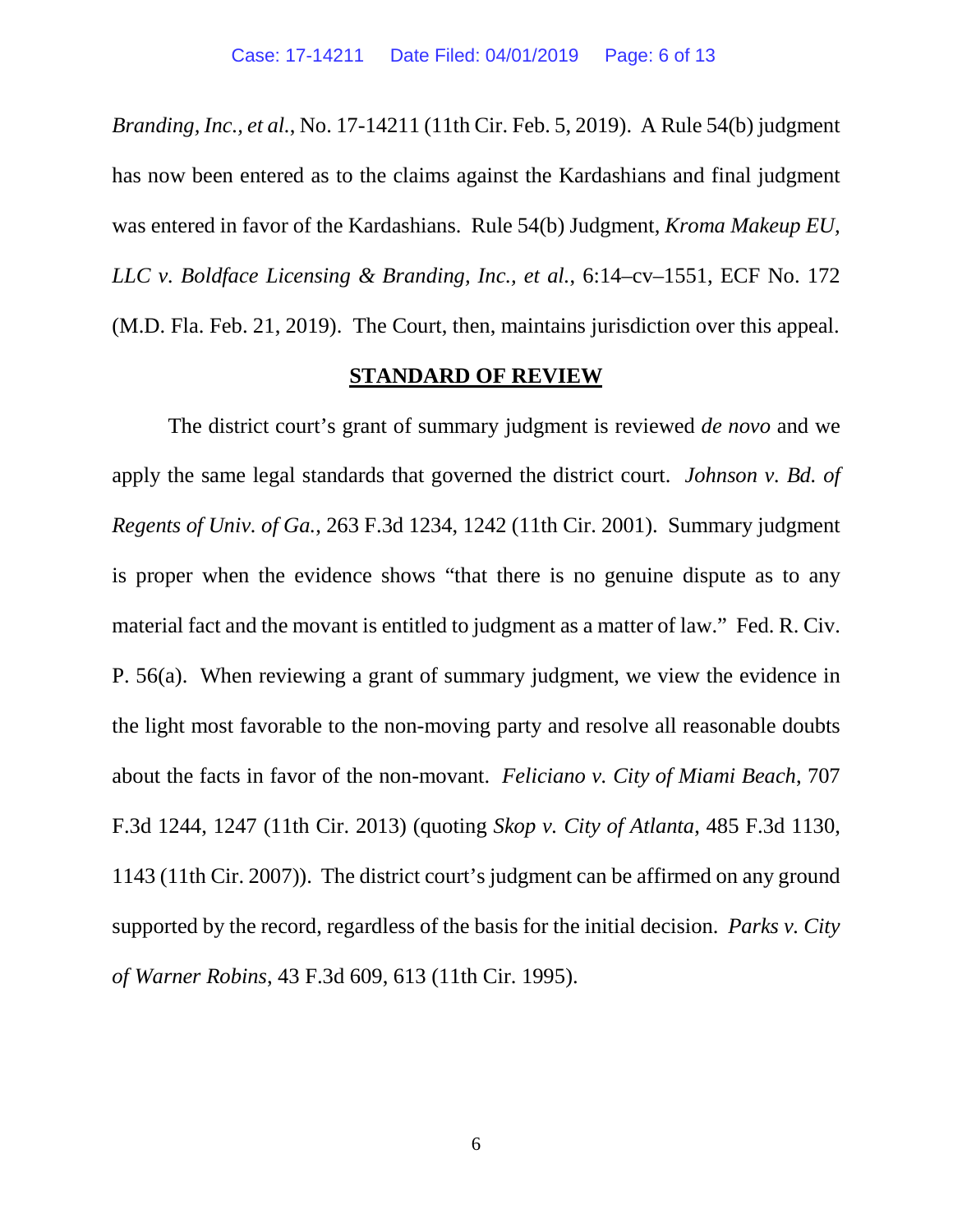#### **ANALYSIS**

The issue before us is the extent of a licensee's rights in a trademark infringement action under Section 43(a) of the Lanham Act. While the Lanham Act typically evokes questions of standing, as a licensee, Kroma EU's rights thereunder rely upon the licensing agreement it entered with Tillett. We adopt the position taken by the district courts in this circuit—that a licensee's right to sue to protect the mark "largely depends on the rights granted to the licensee in the licensing agreement." *Drew Estate Holding Co. v. Fantasia Distrib., Inc.*, 875 F. Supp. 2d 1360, 1366 (S.D. Fla. 2012) (quoting *Hako-Med USA, Inc. v. Axiom Worldwide, Inc.,* No. 8:06-cv-1790-T-27EAJ, 2006 WL 3755328, at \*6 (M.D. Fla. Nov. 15, 2006)). *See also Aceto Corp. v. TherapeuticsMD, Inc.*, 953 F. Supp. 2d 1269, 1279 (S.D. Fla. 2013) ("[S]tanding to sue depends largely on the rights granted to the licensee under the licensing agreement.").

Kroma EU disputes the district court's ruling that it lacks the requisite standing to bring an infringement claim under the Lanham Act. The Lanham Act provides a cause of action against "[a]ny person who, on or in connection with any goods or services, . . . uses in commerce any word, term, name, symbol, or device, or any combination thereof, . . . [which] is likely to cause confusion . . . as to the affiliation, connection, or association of such person with another person, or as to the origin, sponsorship, or approval of his or her goods, services, or commercial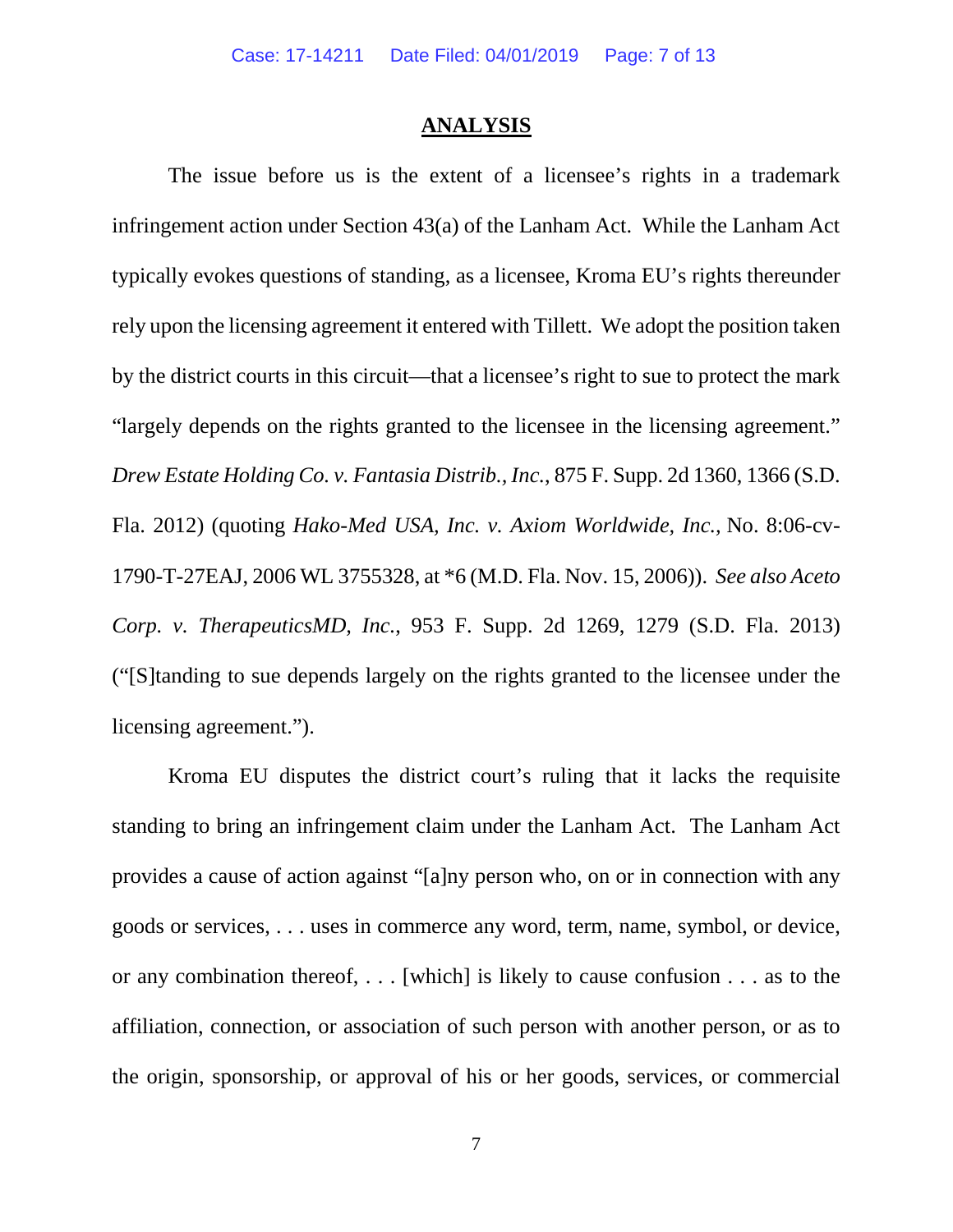activities by another person." 15 U.S.C. § 1125(a)(1). The statute affords a cause of action to "any person who believes that he or she is likely to be damaged." *Id*. But, despite this broad language, 1125(a) does not get "such an expansive reading" so as to allow "all factually injured plaintiffs to recover." *Lexmark Int'l, Inc v. Static Control Components, Inc*., 572 U.S. 118, 129 (2014) (quoting *Holmes v. Sec. Inv'r Prot. Corp.*, 503 U.S. 258, 266 (1992)). This is especially true where, as here, a licensing agreement between two parties governs each party's entitlement to infringement claims.

The court below focused its attention on whether the license agreement between Tillett and Kroma EU conferred adequate standing on Kroma EU to bring a claim under Section 1125(a). But, the question before us is not that of traditional standing. Indeed, it is "not [of] standing at all." *City of Miami v. Bank of Am. Corp.*, 800 F.3d 1262, 1276 (11th Cir. 2015), *vacated on other grounds*, 137 S. Ct. 1296 (2017). Rather, it is whether the statute "grants the plaintiff the cause of action that he asserts." *Bank of Am. Corp. v. City of Miami*, 137 S. Ct. 1296, 1302 (2017). *See also Lexmark*, 572 U.S. at 128 n.4. ("We have on occasion referred to this inquiry as 'statutory standing' and treated it as effectively jurisdictional. That label is an improvement over the language of 'prudential standing,' since it correctly places the focus on the statute. But it, too, is misleading, since the absence of a valid . . . cause of action does not implicate subject-matter jurisdiction, *i.e.*, the court's statutory or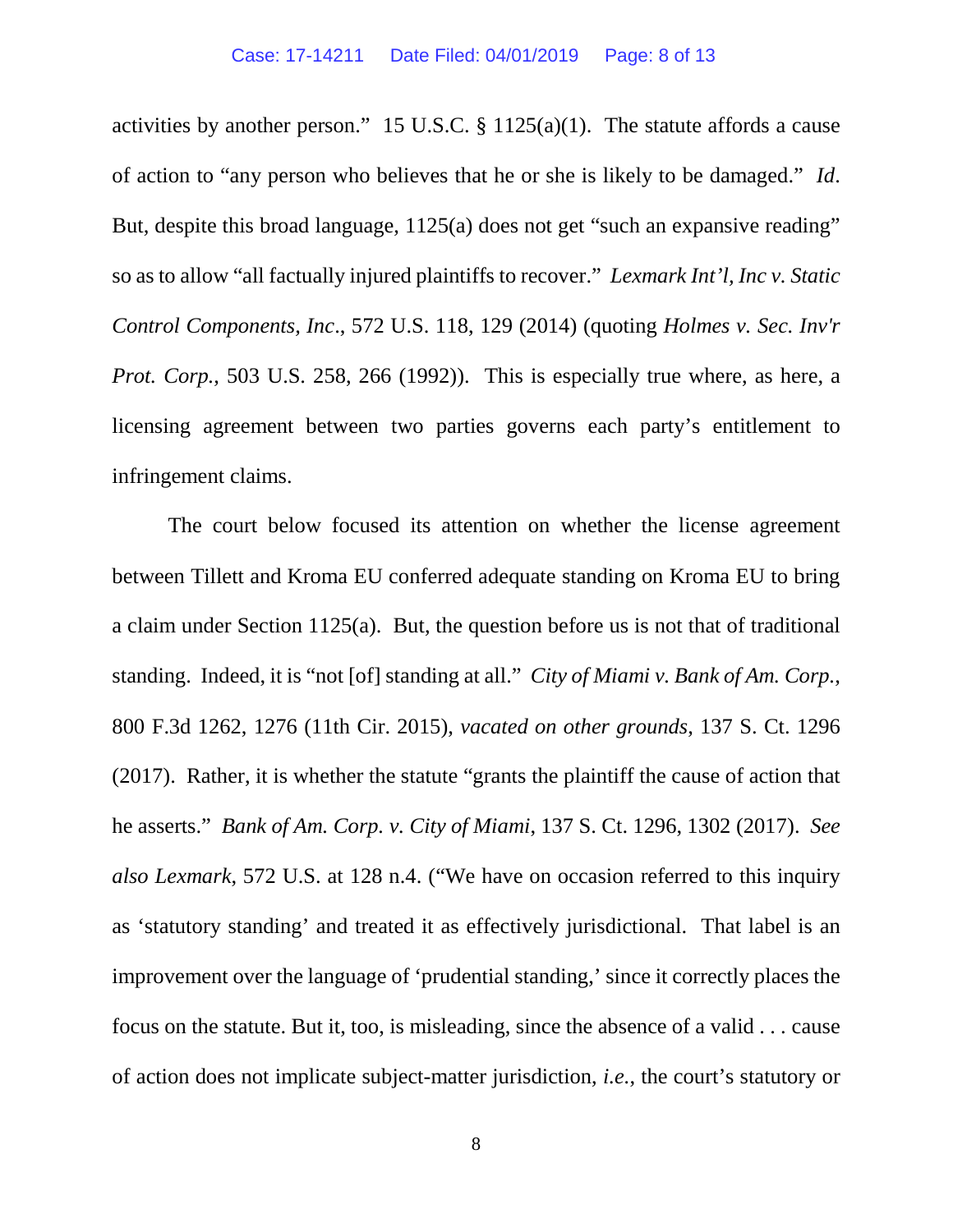constitutional *power* to adjudicate the case." (internal quotation marks and citations omitted)). In other words, does the licensing agreement between Tillett and Kroma EU give Kroma EU, the licensee, sufficient "rights in the name" to sue under the Lanham Act? *Camp Creek Hosp. Inns, Inc. v. Sheraton Franchise Corp.*, 139 F.3d 1396, 1412 (11th Cir. 1998).

The answer is no.

To start, "a statutory cause of action extends only to plaintiffs whose interests 'fall within the zone of interest protected by the law invoked.'" *Lexmark*, 572 U.S. at 129 (quoting *Allen v. Wright*, 468 U.S. 737, 751 (1984)). The licensing agreement affords rights and imposes obligations on the parties relating to the enforcement of any trademark claims. As such, there is little dispute between the parties that we turn to that agreement to determine if Kroma's interests fall within the zone of interest protected by the Lanham Act. In so doing, we fall back on basic principles of contract interpretation and "construe the agreement as a whole," *Westport Ins. Corp. v. Tuskegee Newspapers, Inc.*, 402 F.3d 1161, 1164 (11th Cir. 2005), careful to afford the plain language meaning of "each and every word [the agreement] contains," *Equity Lifestyle Props., Inc. v. Fla. Mowing & Landscape Serv., Inc.*, 556 F.3d 1232, 1242 (11th Cir. 2009).

Here, applying the licensing agreement to this inquiry is a straightforward exercise. The plain language of the agreement demonstrates the parties' intent for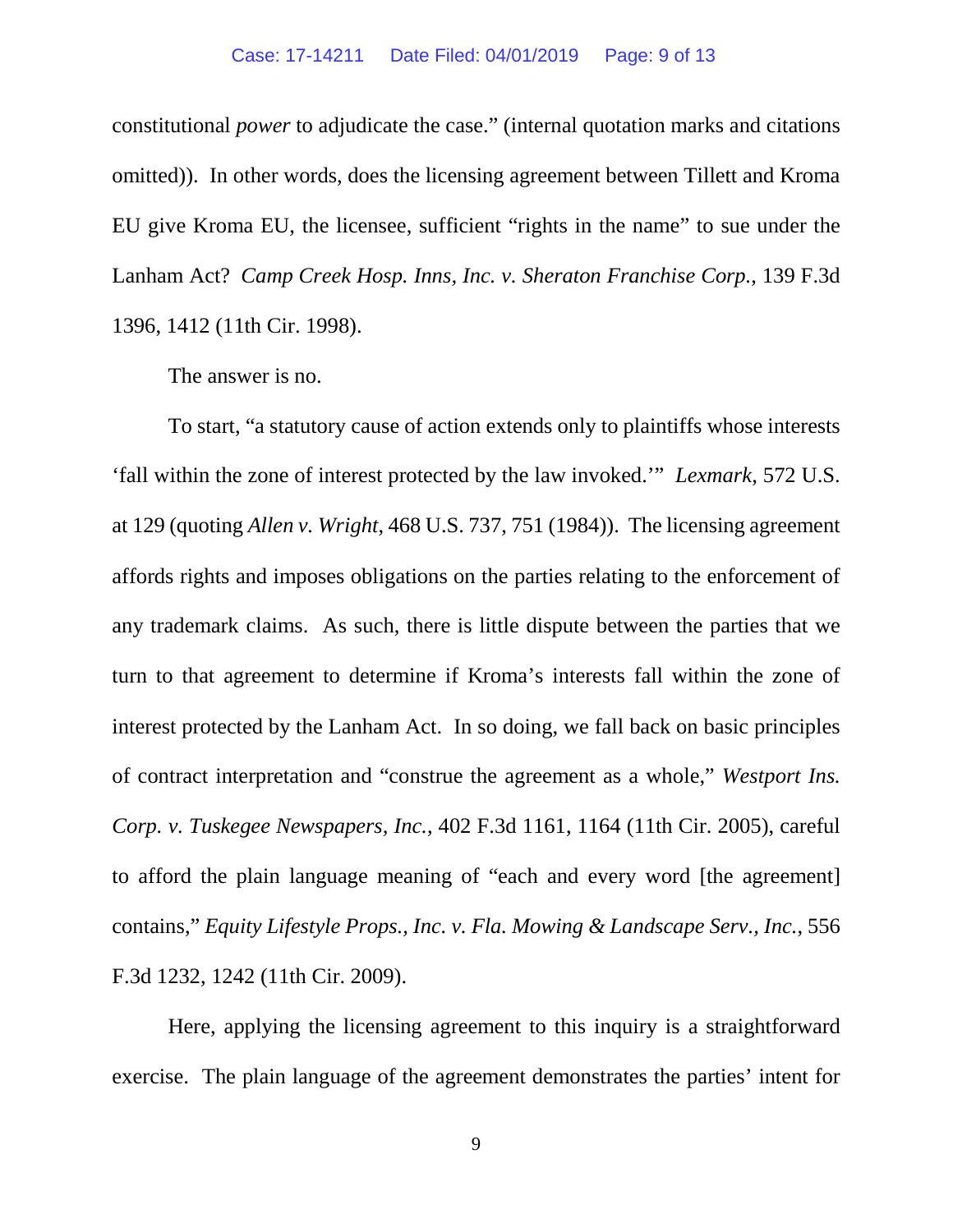#### Case: 17-14211 Date Filed: 04/01/2019 Page: 10 of 13

Tillett to retain all ownership and enforcement rights. Kroma EU—while it may have other rights under the agreement—does not possess the ability to assert its rights in the mark in this proceeding.

There are two integral provisions of the licensing agreement between Tillett and Kroma EU as they relate to trademark infringement. First, and in no uncertain terms, ownership of the mark is reserved to Tillett. Tillett retains the KROMA trademark as its "exclusive and inalienable property" and "reserves the right to assign/transfer it to any individual person or legal entity." Tethered to the ownership provision, the agreement requires that Tillet "protect [the trademark] properly from any attempts of illegal use, to the best of his knowledge." Should any infringement occur, Tillett would be required to "guarantee[] [Kroma EU] against any claims . . . concerning [the mark's] intellectual property rights." And even if there were any doubt about the agreement's terms as they relate to Tillett's enforcement obligation, the owner of Tillett, Aglaia Lee Rodriguez, explained in a declaration to the district court that these provisions were created with the intent to retain Tillett's enforcement power over the KROMA mark:

[M]y Company's intention was to allow [Kroma EU] to advertise and sell our Kroma products in Europe, but at the same time to retain for my Company all rights to the KROMA trademark, including the exclusive right to protect and enforce the KROMA trademark in any infringement actions. I wanted my Company and its lawyers to exclusively control the enforcement of the KROMA trademark,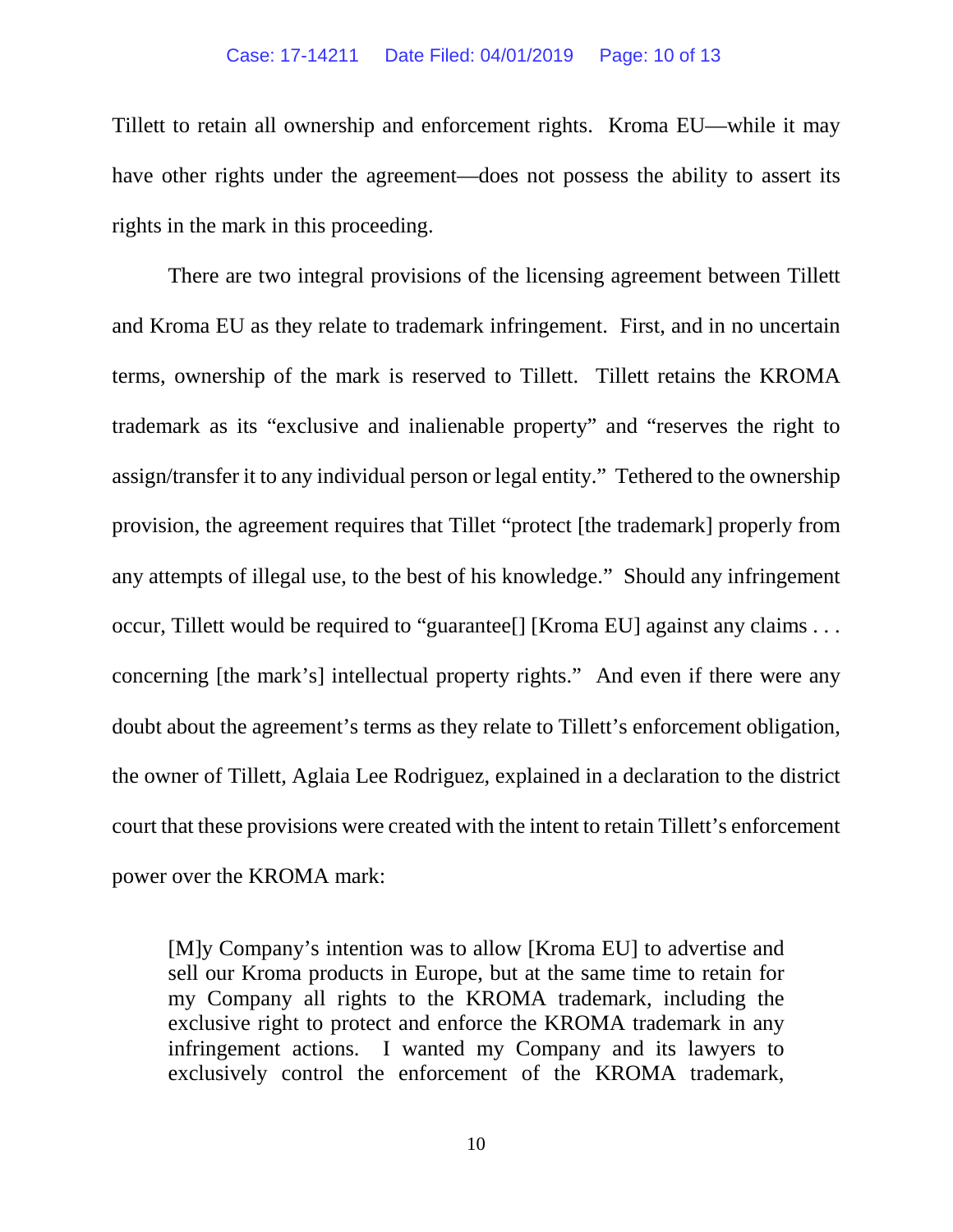because infringement actions and the publicity surrounding them can have lasting effects on the trademark.

The issue boils down to Kroma EU's rights pursuant to the agreement—and specifically, if an explicit obligation on Tillett to protect against the mark's infringement *precludes* Kroma EU's enforcement powers against the same infringement. Certainly, Kroma EU maintained the exclusive right to *use* the mark "for advertising purposes and for the purpose of Goods sale and promotion" in Europe. But importantly, Section 4.3.2 only vested Kroma EU with the obligation to "inform [Tillett] of any illegal use of the trademark," prompting Tillett to file suit against the infringer—at which point Tillett would be *required* to compensate Kroma for its losses resulting from the infringement. These provisions read together indicate that Tillett alone has the exclusive right to sue for infringement. Otherwise, as the Kardashians point out, there would have been little need for the agreement to require Tillett to compensate Kroma EU for any loss from the infringement. And in concert with the "time-honored maxim of construction, *expressio unius est exclusio alterius*, the inclusion of specific things implies the exclusion of those not mentioned," *Cast Steel Prods., Inc. v. Admiral Ins. Co.*, 348 F.3d 1298, 1303 (11th Cir. 2003), these provisions "manifest the [parties'] ability to clearly and precisely delegate and limit authority" over infringement claims, *In re Celotex Corp.*, 487 F.3d 1320, 1334 (11th Cir. 2007). The licensing agreement—and at its core, Kroma EU's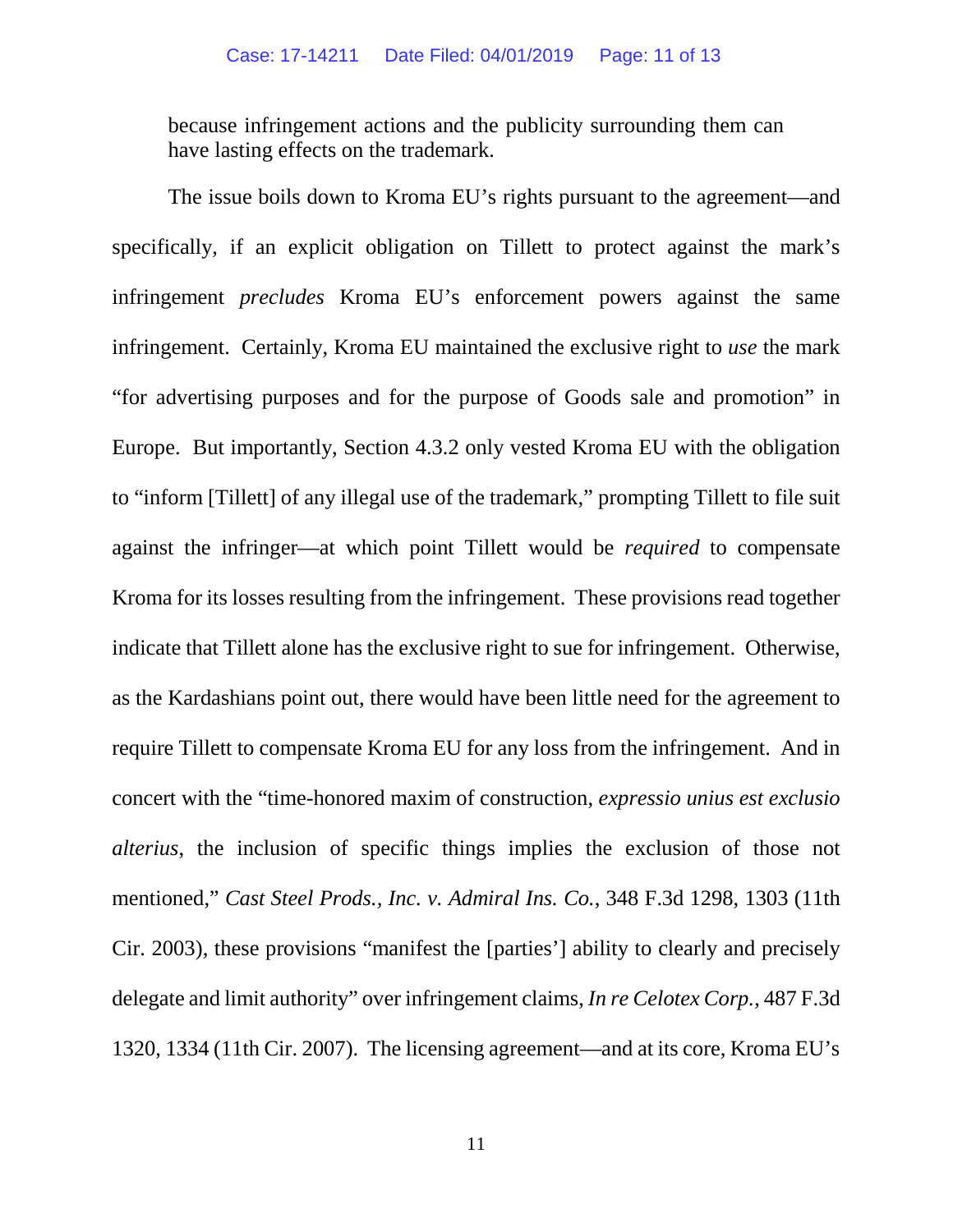exclusion from any trademark protection rights coupled with Tillett's explicit enforcement power—does just that.

And contrary to Kroma EU's suggestion that the Kardashians' interpretation of the agreement implies that Kroma EU ceded to Tillett "any" or "every last shred" of Kroma's "ability to seek legal recourse"—our reading of the licensing agreement makes no such inference. The agreement—as understood by both parties—obliges Tillett to indemnify Kroma EU for monetary losses caused by any infringement. Surely, Tillett's failure to do so would potentially raise a cogent breach of contract cause of action. As testament to that available recourse, that is exactly what Kroma EU did when it brought a breach of contract claim for Tillett's alleged failure to compensate Kroma in the California litigation. Kroma EU, then, is not left without a "shred" of its ability to seek legal recourse based on its rights in the mark.

Our sister courts of appeals have agreed with the general sentiment that a license agreement between two parties can limit a licensee's ability to bring a Lanham Act claim. For example, in *Finance Investments Co. (Bermuda) v. Geberit AG*, 165 F.3d 526 (7th Cir. 1998), the licensee there was permitted to sue on its own behalf only if the licensor declined to sue after it was notified of the infringement. Otherwise, per the agreement, the licensee's sole recourse was to notify the licensor of any infringing acts. *Id*. at 532. Thus, "[b]ecause the license [was] the sole source